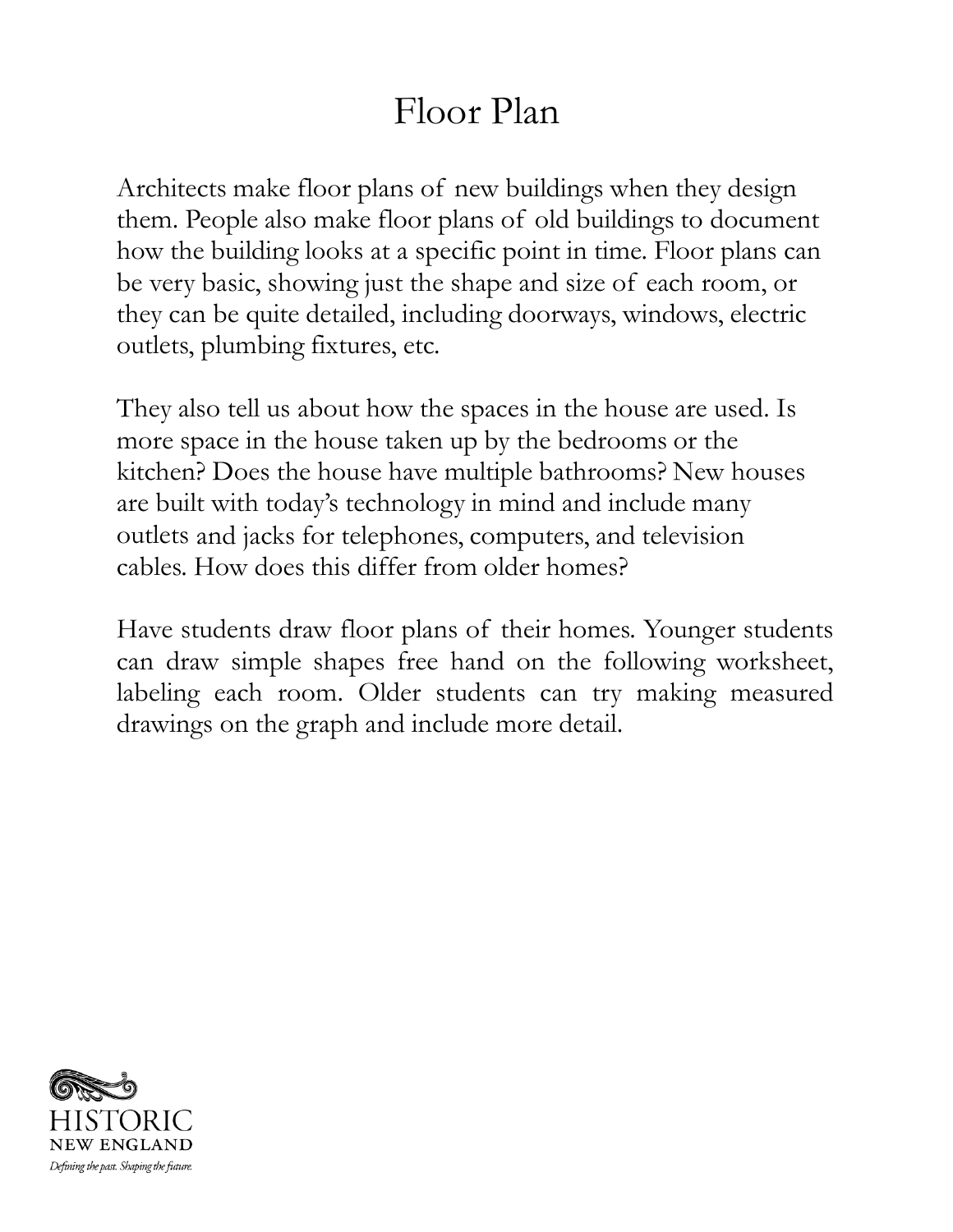## **Floor Plan**

Draw a floor plan for your home. Write the name of each room.